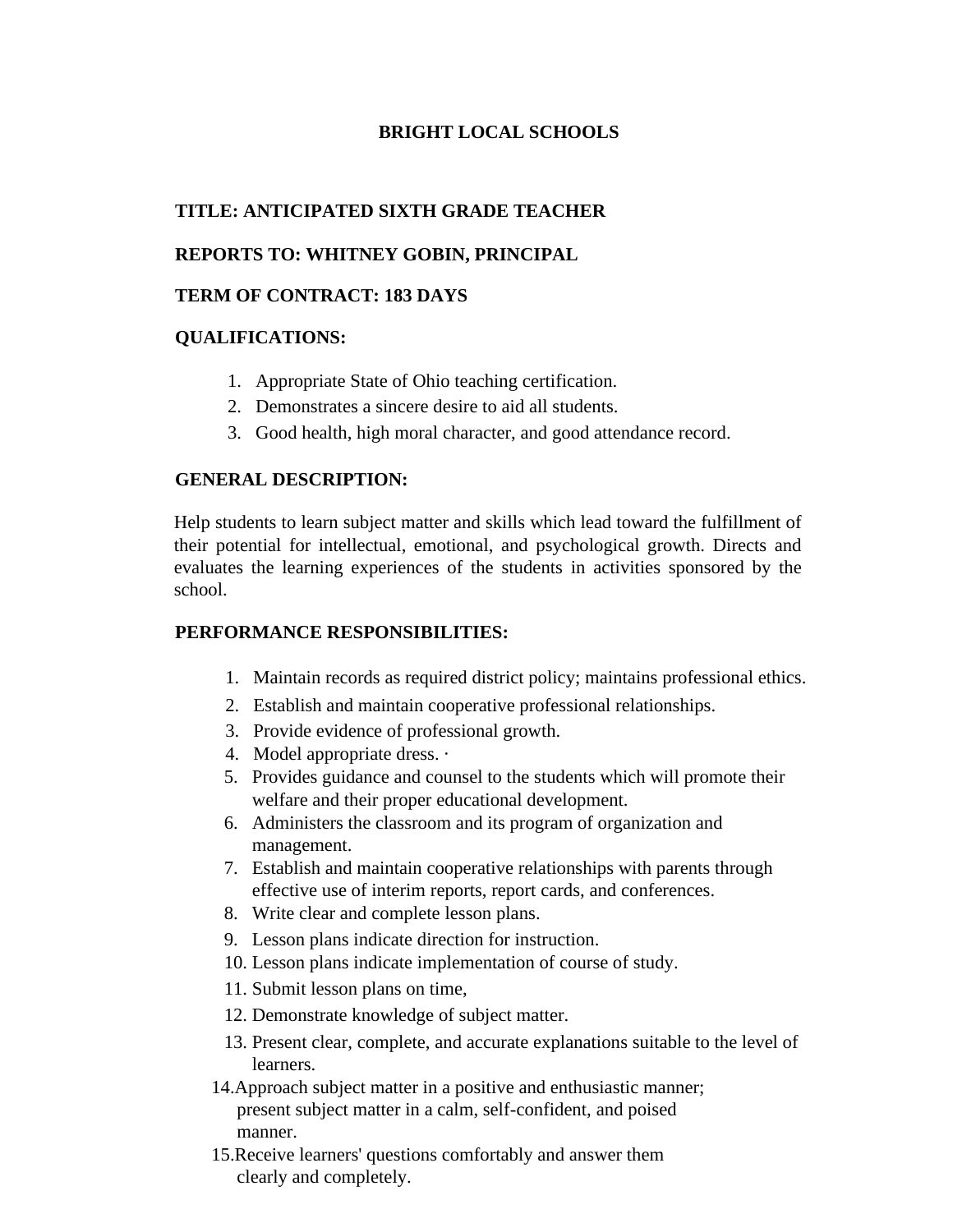16.Give positive reinforcement to acceptable academic and social behavior.

17. Consistently confront undesirable behavior with firmness and fairness.

18.Give clear and concise instructions.

- 19.Begin and end lessons on time.
- 20.Monitor student behavior and activities.
- 21.Show respect and consideration for students, staff, and parents.
- 22.Provide accommodations and modifications to the curriculum in collaboration with the intervention specialist for those students identified with disabilities, as well as individual differences in students' learning ability.
- 23.Present objectives clearly.
- 24.Present learning objectives clearly and accurately.
- 25.Provide activities that will help learners meet the objectives.
- 26.Ask relevant questions throughout the lesson to check for understanding.
- 27.Ask questions of varying difficulty.
- 28.Encourage active student participation.
- 29.Periodically assess student progress.
- 30.Provide homework that is relevant to the learning objective.
- 31.Maintains accurate pupil accounting records and becomes familiar with the
- · cumulative records of all students in classes.
- 32.Provides for the care and protection of district property.
- 33.Keeps an active record of all texts, supplies, and equipment used in the classroom.
- 34.Fosters desirable school-community relationships,
- 35.Refers attendance, health, and psychological/emotional problems to principal and/or guidance counselor.
- 36.Assists in the selection of textbooks, equipment, and other instructional materials.
- 37. Accepts a share of responsibility for committees and co-curricular activities as assigned.
- 38.Attends county, district, and faculty meetings as adopted in the district's calendar unless excused by the principal.
- 39.Conducts other duties as assigned by the Principal and/or Superintendent.

### **ADDITIONAL WORKING CONDITIONS:**

- 1. Occasional exposure to blood, bodily fluids, and tissue.
- 2. Occasional operation of a vehicle under inclement weather conditions.
- 3. Occasional interaction among unruly children.
- 4. The employee shall remain free of any alcohol or non-prescribed controlled substance in the workplace throughout his/her employment.
- 5. The employee shall serve as a role model for students in how to conduct themselves as citizens and as responsible, intelligent human beings.
- 6. The employee shall help instill in students the belief in and practice of ethical principles and democratic values.